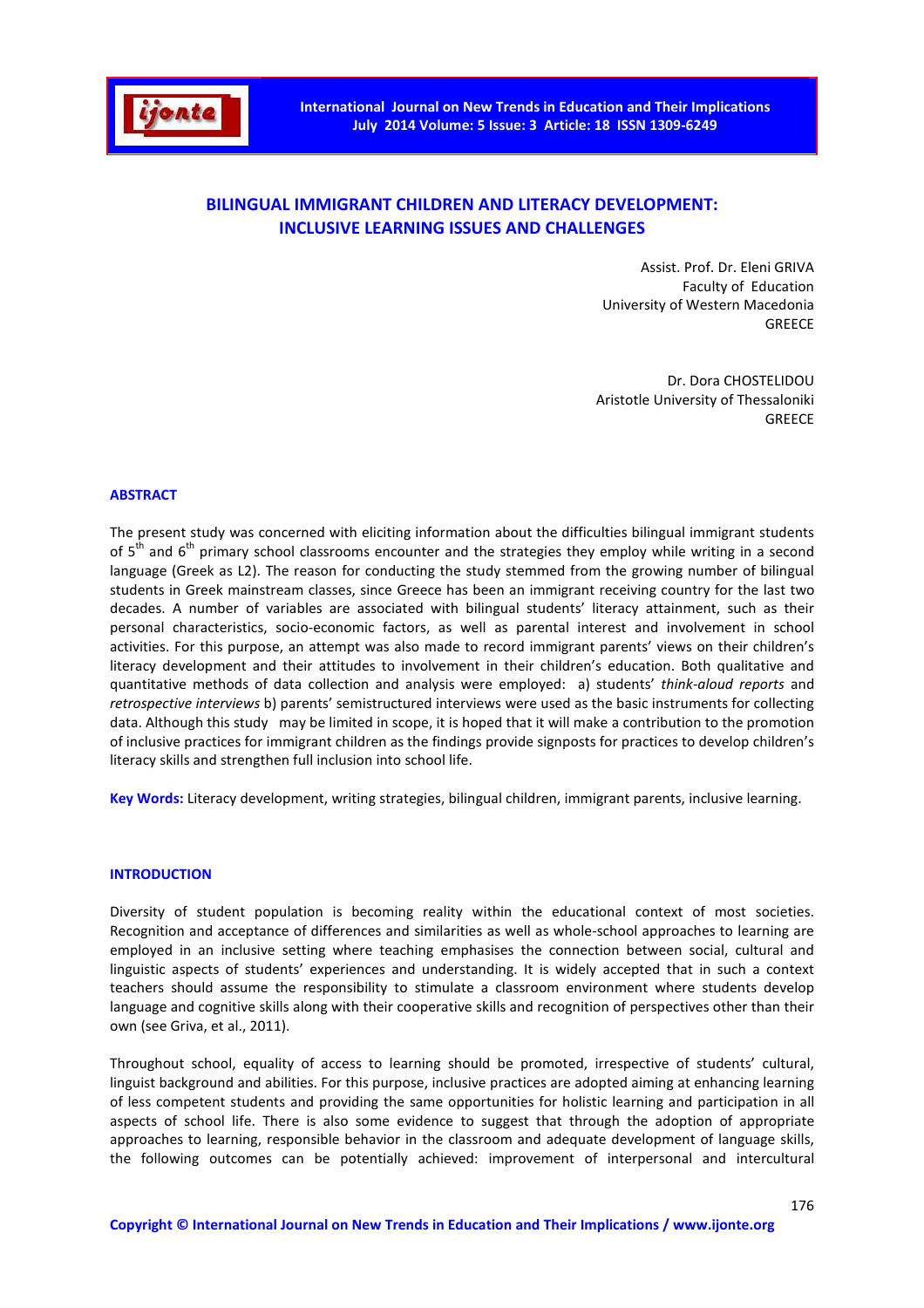

relationships, understanding of individual differences, bias and stereotypes (Santora, 2006) which contribute to the immigrant students' inclusion in the school.

A number of issues are associated with bilingual students' language development and educational attainment, such as students' personal characteristics, ethnic and linguistic origin, socio-economic factors, parents' education and basic skills, and parental involvement (Lindholm-Leary, 2001). However, despite the fact that school plays a vital role in literacy development, other influences that are likely to affect children's everyday life in and out of school cannot be underestimated. It should be noted that since effective education responds to the learning needs of individual children and the needs of their families, collaboration between school and family is essential to achieving education for all.

Parental involvement also plays a central role in children's successful literacy attainment (Marsh, 2006). It has been indicated that the children whose parents are actively involved in their development are more likely to succeed in school (Desforges & Abouchaar, 2003). In addition, the attitudes of immigrant parents towards the majority language tend to affect the speed and quality of children's second language (L2) acquisition (Li, 1999). It is believed that immigrant parents' supportive attitudes towards both languages and their active involvement in their children's linguistic progress can result in children's acquisition of language skills.

#### **Issues and strategies in writing skills**

While writing is regarded as an important part of literacy development, it is regarded as a complicated process which imposes some constraints on bilingual/ immigrant students. Children who do not learn to read and write and communicate effectively in primary school are more likely to leave school early, be unemployed or find themselves in low-skilled jobs, and are most likely to end up in poverty (Barnados, 2009). Students who encounter literacy difficulties are more likely to experience educational failure, and therefore they leave school without qualifications (Eivers, et al., 2004). Not having the skills and qualifications to participate in today's knowledge-based society, the individual faces a low level quality of life (Kennedy, 2009). Those individuals do not enjoy certain outcomes that determine human well-being, such as psychological, economic, physical and social well-being (Maxwell & Teplova, 2007).

Given the fact that first language (L1) writing process depends on mastering a number of processes and subskills, such as generating and drafting ideas, producing content, revising and editing text (Griva et al, 2009; Reid, 1992), L2 writing involves all of these processes mixed up with L1 competence issues, which overwhelm the writing process, especially in the case of poor writers (Bereiter & Scardamalia, 1987).

 Some recent research suggests that bilingual students' L2 literacy depends on the literacy developed in L1 (Cummins, 2001; Baker, 2002). These students develop metalinguistic awareness and use a wider range of language learning strategies compared to monolingual ones (Cenoz & Valencia, 1994; Griva, Chostelidou, & Tsakididou, 2011).

Furthermore, studies have also shown that skilled writers tend to view planning and composing as a continual process which includes developing an initial set of goals or plans to guide the writing process (Goddard & Sendi, 2008). In contrast, poor writers seldom set writing goals, monitor their final product as regards the writing goal, and rarely revise a text (ibid 2008). Also, poor writers are believed to have weaknesses in the following areas of language (Victori, 1995): a) size of vocabulary; b) correctness of language; c) unconscious processing of language; d) language creation; e) mastery of the functions of language.

Having briefly examined the literature and given the findings of the studies outlined above, the present study was aimed at:

- mapping the range of cognitive/ metacognitive writing strategies employed when immigrant bilingual students write a task in Greek (L2);
- identifying the possible differences between more and less competent bilingual students in their use of cognitive and metacognitive strategies;
- identifing the potential difficulties encountered by students while composing a text in L2;
- recording immigrant parents' views on their children's literacy development;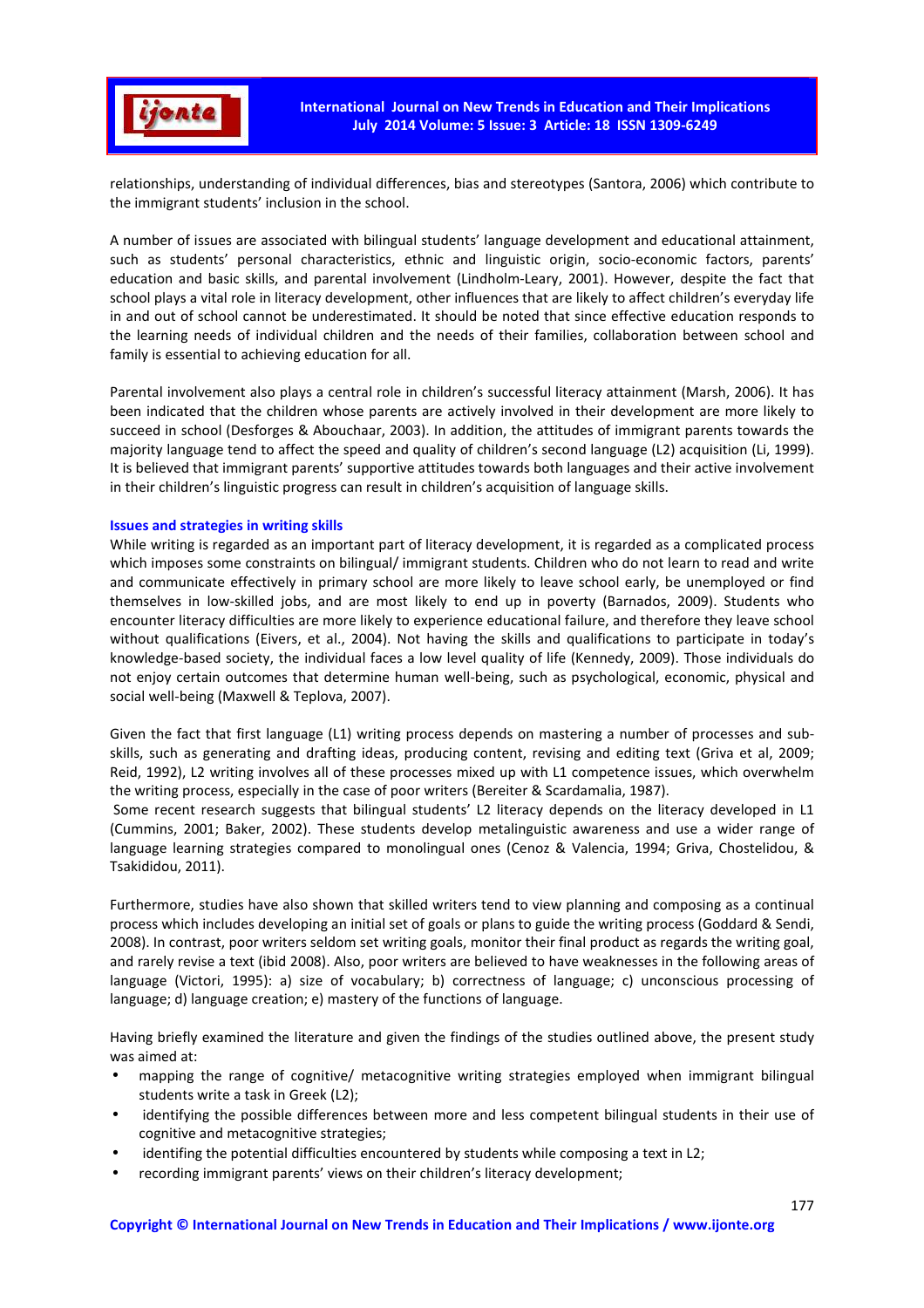

• recording immigrant parents' attitudes in relation to their involvement in their children's education.

The reason for conducting the study stemmed from the growing number of second-language students in Greek primary schools, justified by the fact that Greece has been receiving immigrants for the last several decades. It should be noted that immigrant students, especially those who enter the Greek educational system at a later age, face unequal opportunities in their studies, as their educational and cultural capital and mother tongue (L1) tend to be ignored by the Greek system of education (Paleologou & Evangelou, 2003).

Given the fact that the Greek primary education system tends to adopt the process of assimilation, immigrant children are expected to learn the Greek language once they enter school, while they receive no instruction in their home language. They are expected to acquire a functional command of the Greek language achieving the level of first language-users.

#### **ΜΕΤΗΟD**

#### **Sample**

The sample, chosen for this research, consisted of a total of thirty-two bilingual students, aged between 10 and 12 (M=11.4 years-old, SD=0.45), from Albanian, Russian, Armenian, and Georgian families who have moved to Greece as immigrants. Sixteen students were born in Greece or had moved to Greece before the age of 5 and sixteen students had entered the Greek school at a later age. All of them fall under the category of early bilingualism.

The participants were selected from thirteen classrooms in seven Greek primary schools from a total of 58 bilingual students according: a) either to their higher (standard score: 13 or above) or lower writing ability (standard score: 7 or less) based on the scores of a group administered screening writing test, and b) their language competence based on the classroom teachers' judgments. Both 'good' and 'poor' writers can read and write in L1. Also, all of them (100%) declared that they almost always speak their L1 at home and 65.6% of the participants stated that they also speak Greek at home in some cases.

In addition, 32 immigrant parents of the children who participated in the study (27 women and 5 men) aged from 32-45 years were interviewed. They were of four different ethnic and linguistic origins (Albania, Armenia, Georgia, and Russia) and their permanence in Greece ranged from 2-15 years.

#### **The Instruments and procedure**

The following instruments were used for data collection:

- a. A standardized writing test (Porpodas, Diakogiorgi, Dimakou & Karantzi, 2004) was used to identify the writing strengths and weaknesses of the students.
- b. Verbal report data were collected from students through think-aloud sessions. During each data-collection session, the researcher worked with each student on a one to one basis. Every student was requested to produce a piece of writing in Greek, between 200-250 words. While writing the text, the students were asked to think aloud all the techniques and procedures they used, as well as the difficulties they encountered.
- c. After the think-aloud sessions, retrospective interviews were conducted with each student in order to gain further insight into their usual approach to writing and the strategies they employed.
- d. Semi-structured interviews were conducted with children's parents. The interviews comprised 23 openended questions, which were grouped under the following basic sections: a) parents' views on children's development and use of L2, b) parents' views on children's development and use of L1, c) parents' perspectives on children's school attainment, d) parental cooperation with school (directors, teaching staff) and involvement in children's education.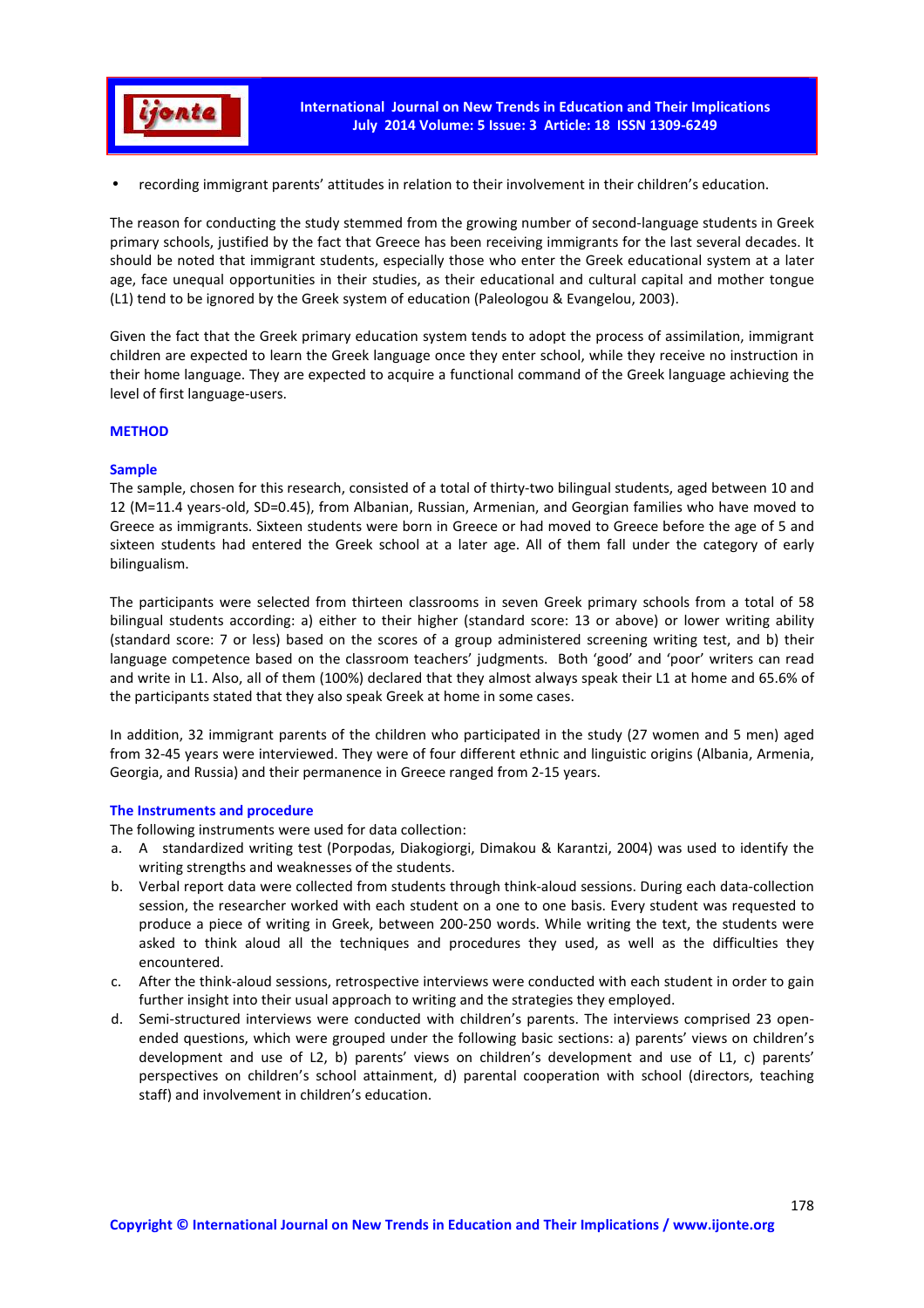

#### **RESULTS**

#### **Students' writing difficulties and strategies**

Qualitative analysis of the verbal data (Miles & Huberman, 1994) from the writing task in Greek, resulted in a number of categories and subcategories, which were grouped into five basic thematic strands: a) pre-writing processes and strategies b) while-writing processes and strategies c) metacogitive strategies, d) social skills e) writing difficulties .

The majority of the good writers reported that they relied on external resources for generating content and they thought about organising the content of the task in Greek (L2). They showed a preference for drawing on prior knowledge to make sense of the topic they were writing about and to generate ideas. Moreover, they suggested that they generated new ideas as their composing process went on. Some participants stated that they generated alternative ideas at paragraph/sentence boundaries, which were constantly evaluated, checked against the context, and often re-structured. In contrast, the poor writers did not devise an initial plan when writing as they preferred to "write sentence by sentence". Their writing process was sometimes accompanied by comments such as "I don't know what else to write", or "let's see if something else comes up".



Figure 1: Pre-writing processes

The cross-tabulation indicated statistically significant differences between the two sub-groups in the following processes and strategies:

- a. Generating ideas ( $X^2$ =18.462, df=2, p=0.000), since 68.8% of the good writers used this strategy efficiently, on the other hand none of the poor writers was found to use it in an effective way.
- b. Organising ideas ( $x^2$ =27.246, df=2, p=0.000); 100% of the poor writers used it inefficiently, but only 6.3% of the good writers underused it and 50% of them employed it in an efficient manner.
- c. Activating background knowledge ( $X^2$ =8.533, df=2, p<0.005). 87.5% of the good writers followed it but 37.5% of the poor ones showed a preference for this strategy.
- d. Recalling vocabulary ( $X^2$ =15.676, df=2, p<0.001). This strategy was used more by poor writers (75%) compared to more competent writers (6.3%).

#### **While-writing processes and strategies**

While composing the text, most of the students followed certain sub-processes and employed a number of cognitive strategies, such as drafting, redrafting, composing without drafting / redrafting, rereading what they have written, writing sentence by sentence, translating, using resources (see figure 2).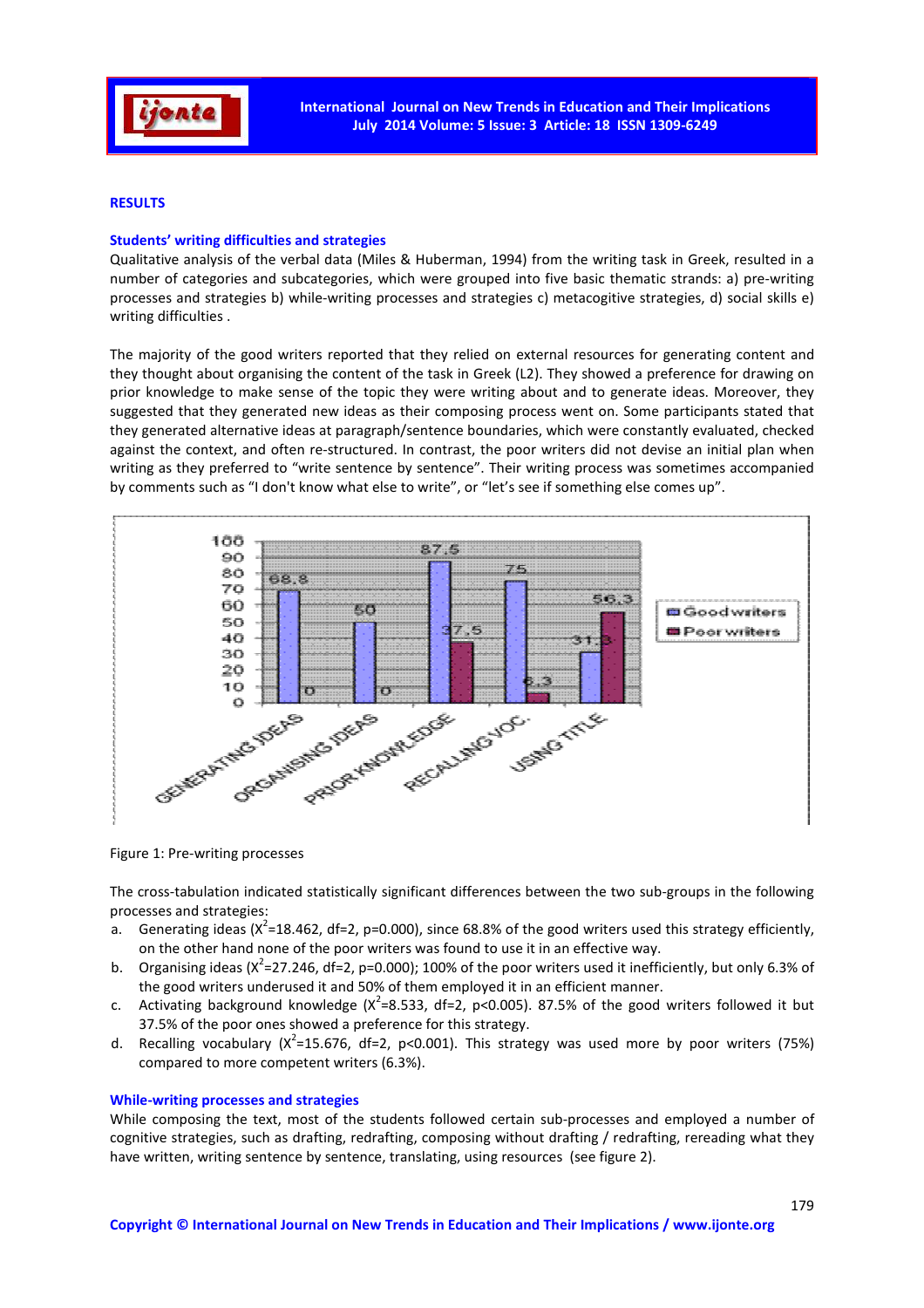

#### Figure 2:While-writing cognitive strategies

The comparison between the two groups indicated statistically significant differences between poor and good writers in relation to two sub-processes while composing a piece of writing:

- a. Drafting and redrafting (X<sup>2</sup>=12.857, df=2, p<0.005) was employed mostly by good writers either efficiently (26.7%) or partially (33.3%). However, 100% of the poor writers were not engaged in drafting and redrafting during text construction.
- b. Composing sentence by sentence ( $X^2$ =9.309, df=2, p<0.005) was followed by the great majority of the less competent writers (93.8%) in contrast to more competent writers (43.8%).

It is interesting to note that while the students were composing the text, they employed some *compensation strategies* in order to overcome their limitations in writing, such as adjusting the message, switching to L1, using a synonym/circumlocution, getting help, and avoiding communication partially. In some cases, poor writers avoided using some expressions or they abandoned writing midway, because they were not able to use a wide range of vocabulary and grammatical items. On the other hand, when the good writers could not come up with the right or desirable expression, they were able to adjust the message by making the ideas simpler or less precise and by using a synonym.



Figure 3: While-writing compensation strategies

The cross-tabulation indicated statistically significant differences between the two sub-groups in the following compensation strategies. The good writers were more willing to be engaged in 'adjusting the message' ( $X^2$ =9.890, df=2, p<0.05) and to 'use a synonym' ( $X^2$ =11.768, df=2, p<0.005) (56.3% and 56.3% respectively) in order to overcome some knowledge limitations. However, only 6.3% of the poor writers used 'adjusting the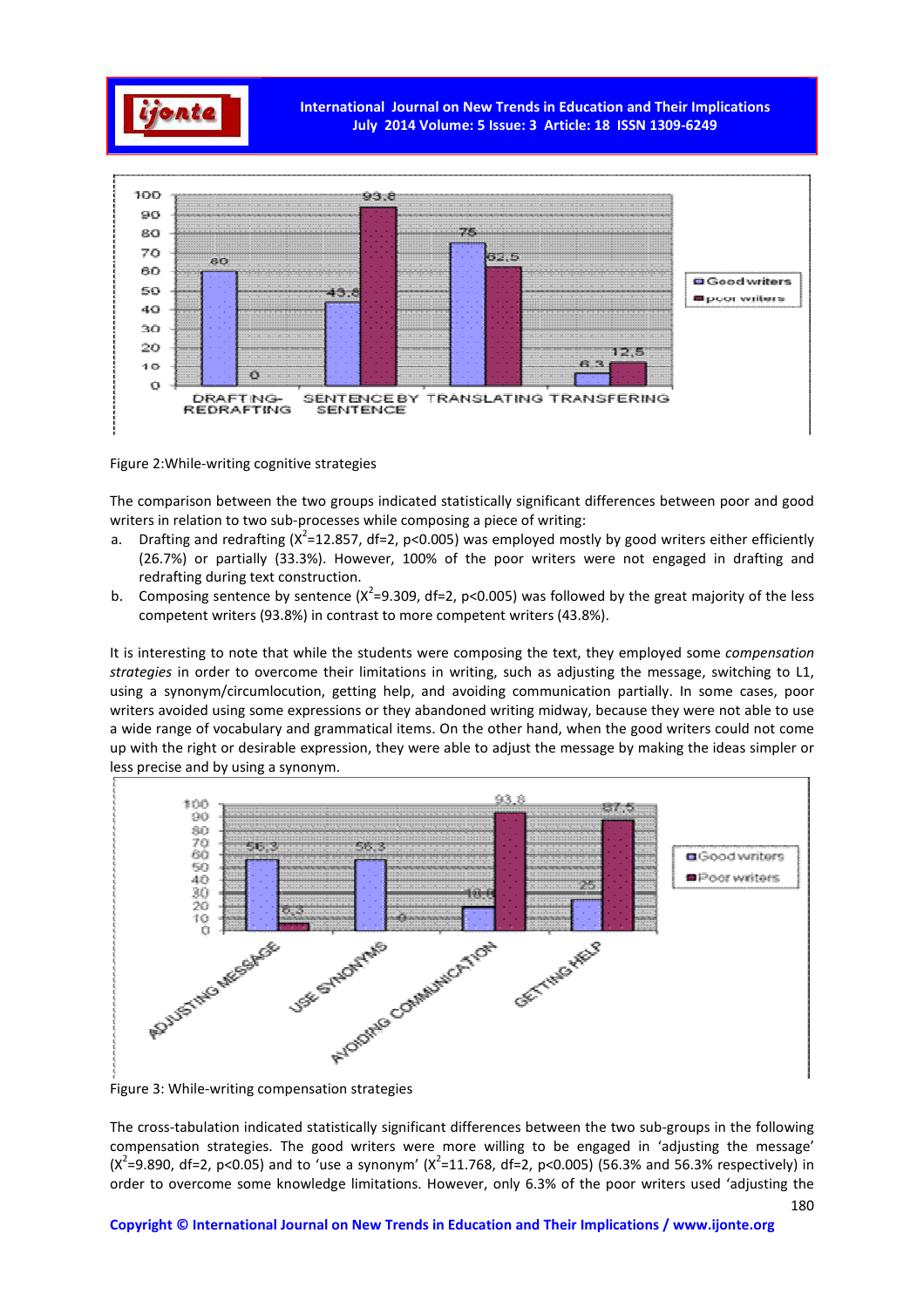

message' and 0% could use a synonym or a circumlocution effectively. On the other hand, the latter showed greater preference 93.8%) for 'avoiding communication' ( $X^2$ =18.286, df=2, p=0.000) and for 'getting help'  $(X^2=12.698, df=2, p=0.000)$  compared to more competent writers (18.8% and 25% respectively).

#### **Metacognitive strategies**

It is worth mentioning that the majority of the participants showed a positive attitude towards evaluating their own writing and got involved in the processes of identifying difficulties and problems, and self-correcting. They reviewed and commented on their drafts, focusing on the style, content, spelling, and punctuation (Figure 4).



Figure 4: While-writing cognitive strategies

Crosstabulation revealed statistically significant differences between poor and good writers in the range of metacognitive strategies. In relation to 'planning for the writing task' ( $X^2$ =7.385, df=2, p<0.05), although 37.6% of the good writers indicated that they plan for their writing before starting to compose , none of poor writers was found to do so. Similarly, the poor writers showed no 'selective attention'  $(X^2=21.895, df=2, p=0.000)$ , while a great part of the good writers (81.3%) paid attention to certain language elements while composing. In addition 'reviewing' ( $X^2$ =13.714, df=2, p<0.005) was a more favourite strategy for good writers (87.5%) than poor ones (25%).

 Regarding 'self evaluation', the more competent learners evaluated themselves more highly than the less competent ones ( $X^2$ =19.444, df=2, p=0.000). More precisely, 68.8% of the good writers ranked themselves as 'very good' and 25% as 'good enough'. In contrast, 68.8% of the poor writers ranked themselves as 'weak' and 31.3% as 'good'. In addition, in the retrospective interviews, they declared that they had to improve some aspects of their writing. Concerning 'organising ideas'  $(X^2 = 0.821, df = 2, p > 0.05)$ , 25% of the good writers expressed their desire to improve this skill; however, only 12.5% of the poor writers focused on developing this process.

On the other hand, poor writers referred to more local processes dealing with: a) 'spelling words' ( $X^2$ =8.127, df=2, p<0.005), since a great part of them (81.3%) would like to be better at spelling compared to good writers (31.3%) and b) 'accuracy' ( $X^2$ =5.236, df=2, p<0.05), with half of the poor writers (50%) expressing their desire to be better at 'accuracy'; and only 12.5% of the more competent students focused on this skill.

The one-way ANOVA test indicated that there were statistically significant differences between the two subgroups in using both cognitive (F (30)=4.821, p<0.05) and metacognitive strategies (F (30)= 7.846, p<0.001) when performing the task in Greek (L2) (see table 1).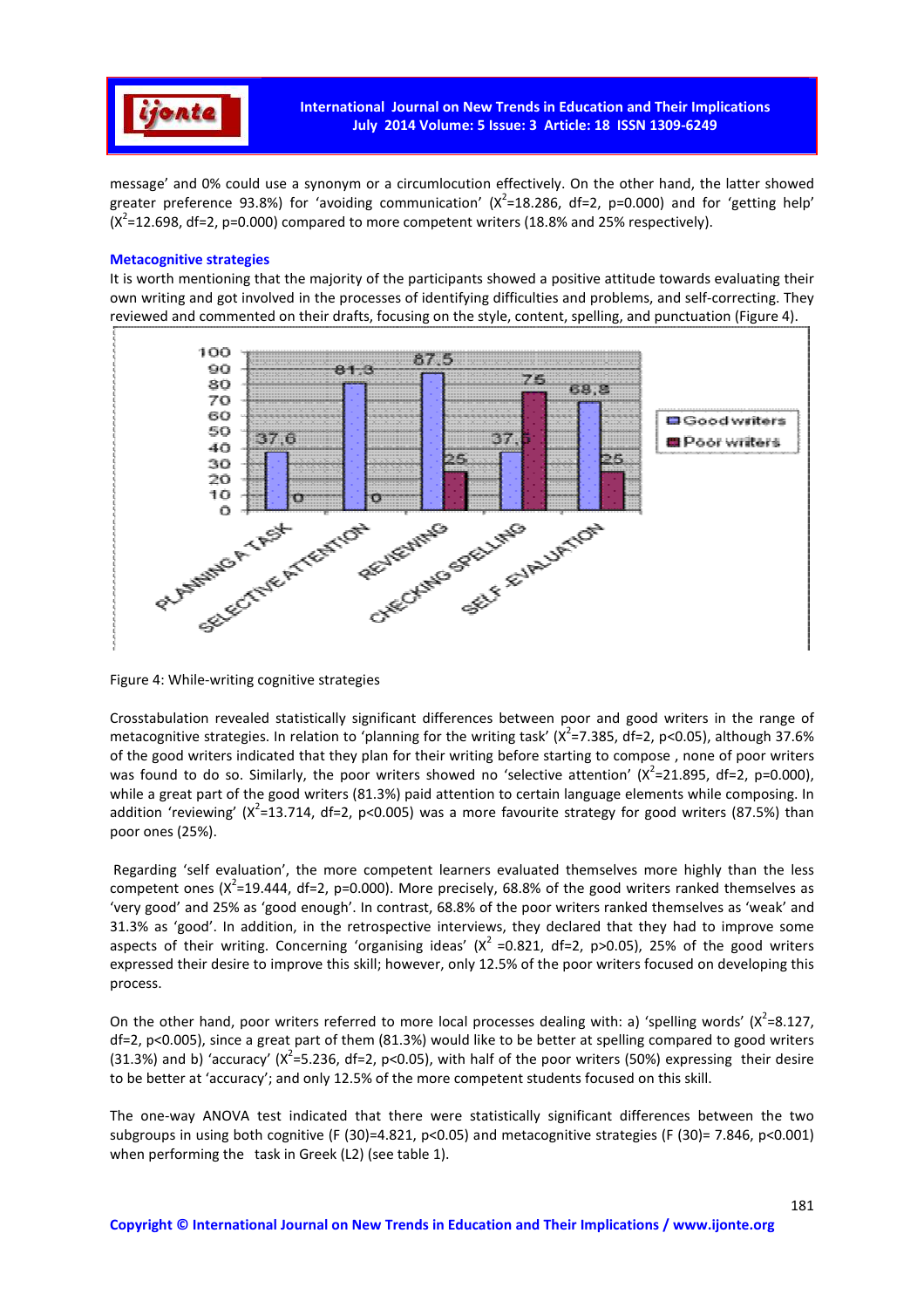

|          |  |  |  | Table 1: Differences between poor and good writers in cognitive, compensation and metacognitive strategies |  |
|----------|--|--|--|------------------------------------------------------------------------------------------------------------|--|
| in Greek |  |  |  |                                                                                                            |  |

| <b>Strategies</b>        | $\text{Greek }(L2)$    | Greek (L2)             |  |  |
|--------------------------|------------------------|------------------------|--|--|
|                          | <b>Poor writers</b>    | <b>Good writers</b>    |  |  |
| Cognitive strategies     | .2766 (Std.1838)       | .4766 (Std .037)       |  |  |
| Compensation strategies  | $.6500$ (Std $.1243$ ) | $.5000$ (Std $.1633$ ) |  |  |
| Metacognitive strategies | $.1125$ (Std $.1628$ ) | $.6250$ (Std $.2049$ ) |  |  |

#### **Writing difficulties**

Most students, irrespective of their language level, declared that they encountered certain difficulties while writing the task. However, the less skilled writers had problems with gaining control of the 'basics' of writing (spelling, vocabulary, and grammar) and organising the content of the text, while the poor writers' major concern was to recall and use the appropriate vocabulary the correct spelling (see figure 5).



Figure 5. Writing difficuties

Specifically, a statistically significant difference was identified in relation to encountering difficulties at the vocabulary level ( $X^2$ =12.374, df=2, p<0.005); the less competent learners encountered greater difficulties in recalling and using the appropriate words (68.8%) than the more effective learners (12.5%). In addition, statistical differences were indicated (X<sup>2</sup>=8.583, df=2, p<0.05) between poor writers, who had greater problems with 'word spelling' (62.5%) than the more competent ones (12.5%). Moreover, for struggling writers, writing correct and effective sentences was a significant problem ( $X^2$ =7.770, df=2, p<0.05). More precisely, they encountered difficulties in structuring a sentence to a greater degree (56.3%) than the good ones (12.5%) did.

#### **The immigrant parents' views and opinions**

Rich insights into the parents' viewpoints were obtained through the interviews with parents whose comments and suggestions complemented the data provided by the students. The verbal data, after being coded qualitatively using the techniques by Miles and Huberman (1994), resulted in 35 codes, which were grouped into seven categories classified into two basic themes:

- a. *Parents' views on children's language development*, including the following categories: development and use of L2, development and use of L1, reasons for hindering L1 development, suggestions for enhancing L1 development.
- b. *Parents' perspectives on children's school attainment*, including the following categories: academic performance (attainment) of bilingual children, parental involvement in children's education, difficulties in parental/school cooperation.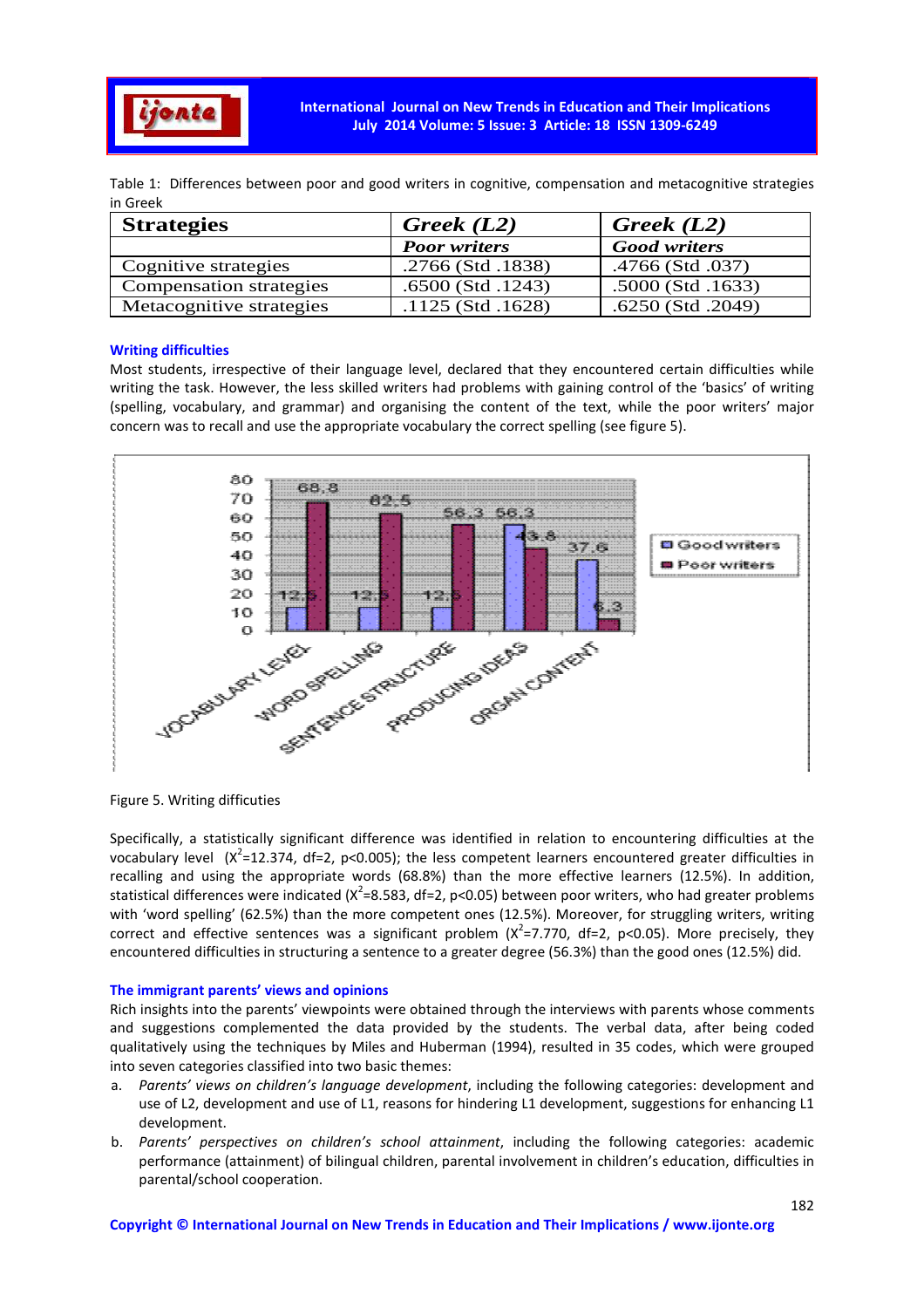

# **Parents' views on children's language development**

During the first part of the interview it was attempted to identify the parents' views as to their children's development and use of L2 which seemed to be of major concern to them all. They reported that their children can best develop the Greek language "through formal tuition" and acknowledged the need to "shift to L2 given its status as the dominant native language". Immigrants who had been living in Greece for a limited period of time, 2-4 years, heavily prioritized the development of L2 and also supported its "usage within the family environment" at the expense of L1, along with "out of school reading in Greek" to promote its mastery probably as a means of integration in the host country of their settlement. This was not the case however, with parents who had immigrated to the host country a longer time ago and tended to value the development of both L1 and L2.

It should be pointed out that despite the fact that the need for proper development of L2 was strongly supported by most parents so as to ensure that it could be used comprehensively by their children, their "wish of maintaining L1" was equally an issue of major significance. To them L1 mastery was mainly "a tool for maintaining the students' cultural capital. As to the development of L1 they seemed to favour L1 acquisition to take place "within the family environment" by encouraging "out of school reading in L1" while they highlighted the fact that their children do have "poorly developed or even undeveloped writing skills in L1".

In an attempt to find the reasons for such a scenario, which most likely is responsible for hindering L1 development, they put forward the argument that the development of L1 either functions as "an obstacle to school attainment (achievement)" or "as an obstacle to L2 acquisition" while they underlined the fact that L1 development is perceived as "an obstacle to school and social inclusion".

It ought to be noted that a limited number of the interviewees (six parents) supported the view that their children should be given every chance to develop reading and writing skills only in L2 and not in L1 most possibly influenced by the need to assimilate in Greek society.

When asked to make suggestions for enhancing L1 development, the interviewees provided useful insights. First of all, a significant percentage of the parents opted for "mastery of L1 through formal schooling" while "private institutions run by the country of origin" was also considered. They also called for promoting students' familiarity with their mother tongue and culture "through intercultural activities which take place within the school environment" and is aimed at the "activation of the non-native students' cultural capital". Moreover, many of them seemed to be in agreement as to the significance of "the development of both the productive and the receptive skills not only in L1 but also in L2" In effect, training in relation to reading, writing, speaking and listening skills in Greek and the students' mother tongue were highly valued by a considerable percentage of the parents.

| A. Views on children dual language<br>development |                                                                                                                                                                                                                                                         |
|---------------------------------------------------|---------------------------------------------------------------------------------------------------------------------------------------------------------------------------------------------------------------------------------------------------------|
| 1. Development and use of L2                      | L2FORTE=L2 acquisition through formal teaching<br>L2FAMEN=L2 usage in family environment (between sisters and<br>brothers)<br>SHL2DOLA=Shifting of Greek as L2 to a 'dominant' first language<br>OUTREL2=Out of school reading in Greek (L2)            |
| 2. Development and use of L1                      | WISMAIL1=Wish of maintaining L1<br>L1FAMEN=L1 acquisition within family environment<br>L1CULCAP=L1 as a tool for maintaining cultural capital<br>OUTREL1= Out of school reading in L1<br>POWRSKL1=Poorly developed (non-developed) writing skills in L1 |

Table 1: Codes and categories of the thematic strand '*Parents' views on children's language development*'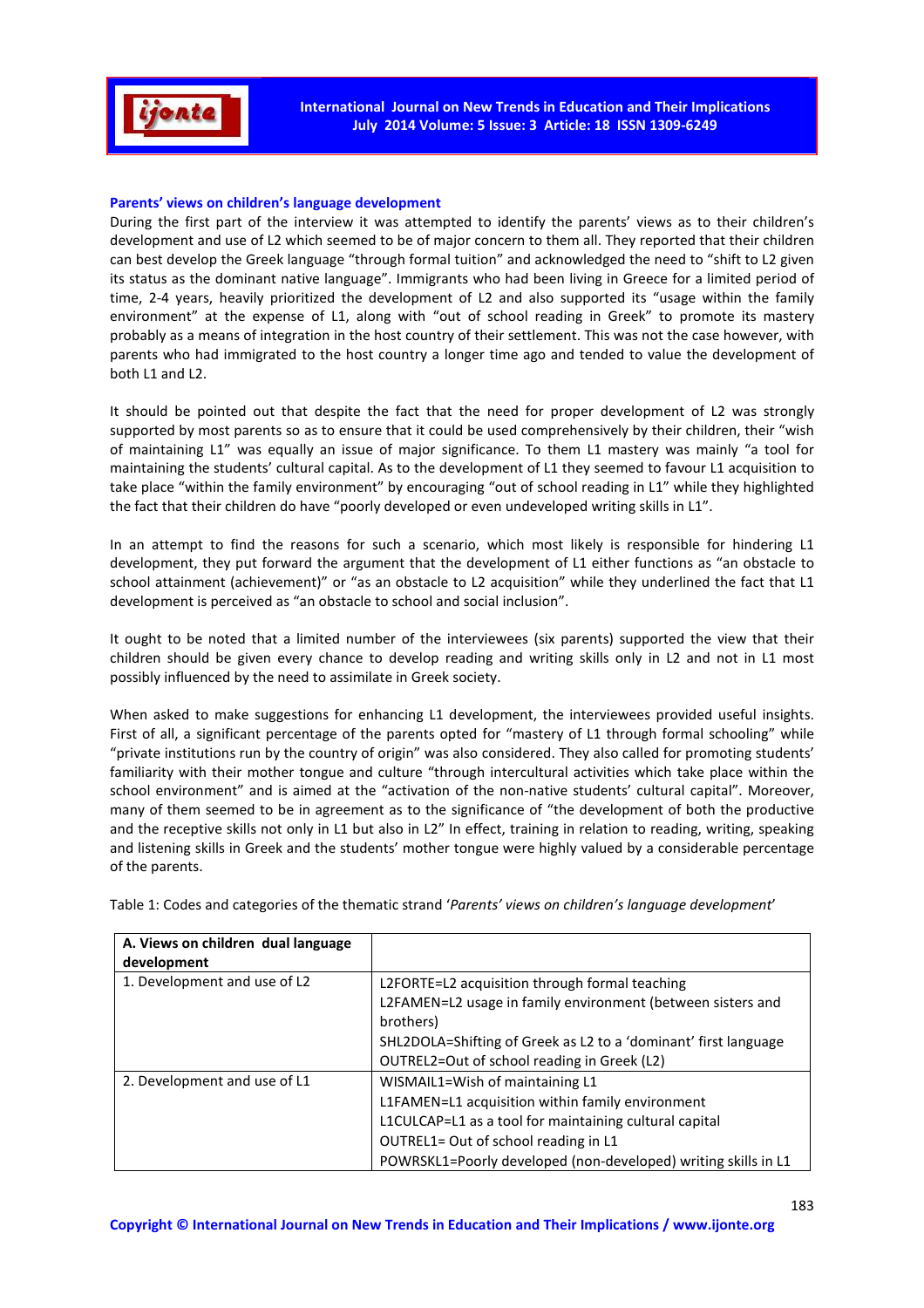

| 3. Reasons for hindering L1<br>development     | L1DOSCAT=L1 development as an obstacle to school attainment<br>(achievement)<br>L1DOACL2=L1 development as an obstacle to L2 acquisition<br>L1DOSCINC=L1 development as an obstacle to school and social<br>inclusion                                                                                                                                                                                                                                                       |
|------------------------------------------------|-----------------------------------------------------------------------------------------------------------------------------------------------------------------------------------------------------------------------------------------------------------------------------------------------------------------------------------------------------------------------------------------------------------------------------------------------------------------------------|
| 4. Suggestions for enhancing L1<br>development | MAL1SCH=Mastery of L1 through formal schooling<br>MAL1PRIN=Mastery of L1 in private institutions run by the<br>country of origin<br>L1CULTAC=Students' familiarity with mother tongue and culture<br>through intercultural activities in school<br>ACTCULCA=Activation of cultural capital<br>REWRL1L2=Development of reading and writing skills both in L1<br>and L <sub>2</sub><br>LISPL1L2=Development of listening and speaking skills both in L1<br>and L <sub>2</sub> |

### **Parents' views on children's school attainment**

**Academic performance of bilingual children:** The academic performance of their children was a major issue for most of the parents, as "the students' competence in L2 was viewed in relation to school achievement"; it was believed that the higher the L2 competence of the students the better the achievement in school subjects attained would be. On the same line, "underachievement in L2" was related to poor academic performance, namely lower achievement in most of the school subjects. However, it was emphasized that "bilingual students' attainment in sciences" is considerably high irrespective of their level of L2 competence. It is also striking that for a vast majority of the parents their role is influential concerning their children's progress as "school attainment is related to parental involvement".

**Parental involvement in children's education:** Concerning parental involvement in children's education most of the interviewees stated their "willingness to engage in school activities" and stressed the "significance of their own L2 development for providing assistance to their children" in line with their wish to get involved in their children's "reading and writing activities in L1 and L2". Nevertheless, they admitted that their involvement tended to be limited. Similarly, "parental counseling for school subjects" and "counseling for dealing with out of school activities" were highly regarded. Some of them also considered themselves unable to assume an active role in terms of their "involvement in out of school activities" due to practical constraints such as the language barrier, lack of familiarity with the Greek school system, differences in cultural capital and level of education.

**Difficulties in parental/school cooperation:** As all of the parents were immigrants to Greece they inevitably had to face a number of difficulties in fulfilling their parental role in relation to their children's school responsibilities. They confessed that their major problems came about as the result of their "difficulties in involvement due to language barriers" and their "insecurity in relation to their level in L2" especially for those with a limited period of stay in Greece. "Lack of education" was also indicated as a major factor which made it difficult for them to get involved in their children's everyday school tasks and "cope with their children's needs" especially "in upper grade activities". Moreover, other factors related to the life of immigrants such as "practical constraints", "heavy work schedule" and "difficulties in cooperation with schools due to lack of understanding of school operations" were also put forward.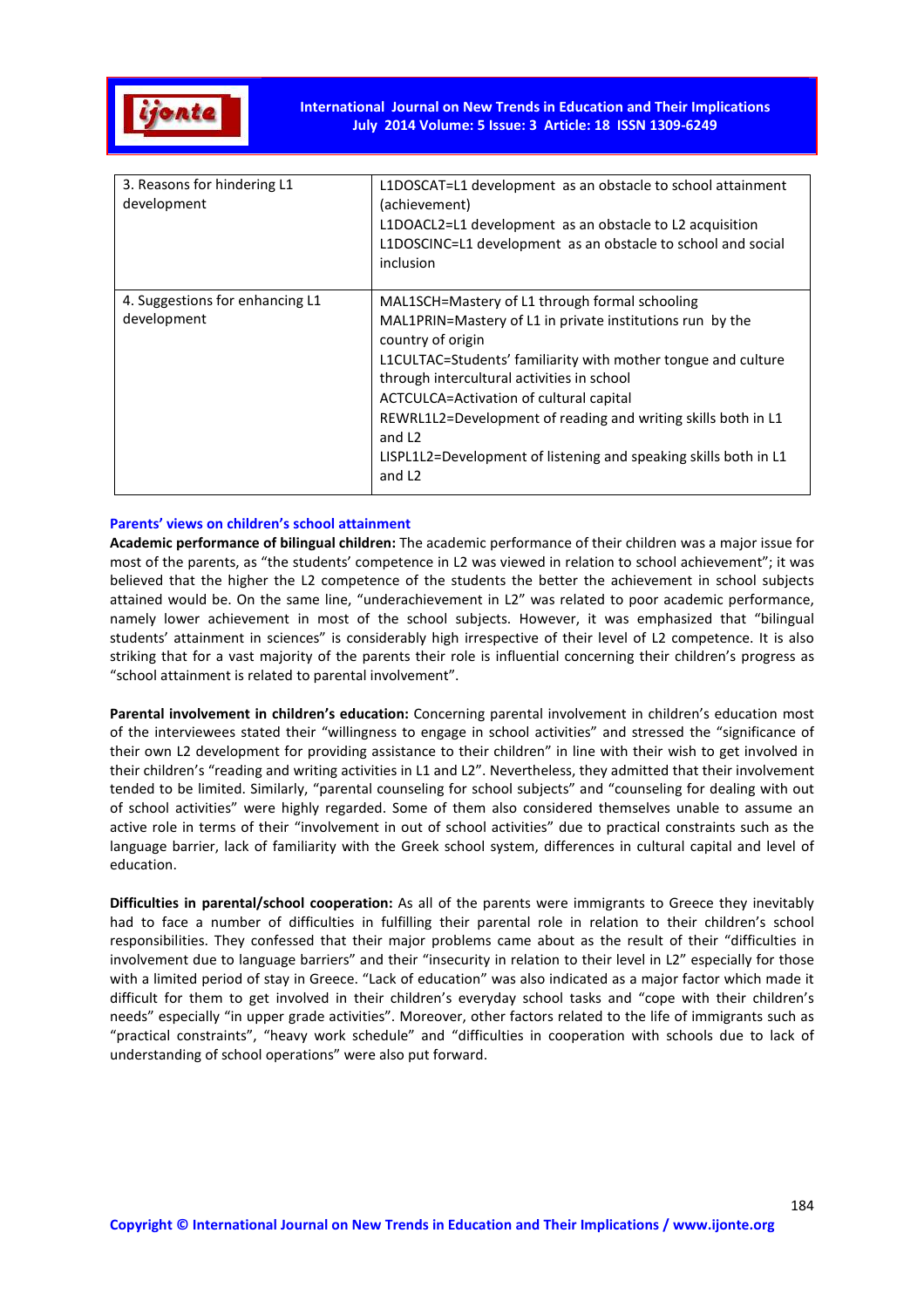

|  |  |  | Table 2: Codes and categories of the thematic strand 'Parents' views on children's school attainment' |  |  |  |  |  |  |
|--|--|--|-------------------------------------------------------------------------------------------------------|--|--|--|--|--|--|
|--|--|--|-------------------------------------------------------------------------------------------------------|--|--|--|--|--|--|

| <b>B. Aspects on school attainment</b>                        |                                                                                                                                                                                                                                                                                                                                                                                                                                                                                                                                                    |
|---------------------------------------------------------------|----------------------------------------------------------------------------------------------------------------------------------------------------------------------------------------------------------------------------------------------------------------------------------------------------------------------------------------------------------------------------------------------------------------------------------------------------------------------------------------------------------------------------------------------------|
| 6. Academic performance<br>(attainment) of bilingual children | COL2SCAC=Competence in L2 is related to school achievement<br>UNDACL2=Underachievement in L2<br>BILATSCI=Bilingual students' attainment in sciences<br>SCATPARI=School attainment is related to parents' involvement                                                                                                                                                                                                                                                                                                                               |
| 7. Parental involvement in children's<br>education            | WENSCACT=Willingness to engage in school activities<br><b>INOUTACT=Involvement in out of school activities</b><br>INREWRL1L2=Involvement in reading and writing activities in L1<br>and L <sub>2</sub><br>PACOUNSC=Parental counseling for school subjects<br>PACOUTSC=Parental counseling for dealing with out of school<br>activities<br>L2DEVASS=Significance of L2 development for providing                                                                                                                                                   |
| 8. Difficulties in parental/school<br>cooperation             | assistance to children<br>DIFUPGRA=Difficulties in involvement with upper grade activities<br>DIFLAED=Difficulties in involvement because of lack of education<br>DIFPRCON=Difficulties in involvement due to practical<br>constraints/heavy work schedule<br>DIFLABAR=Difficulties in involvement due to language barriers<br>DIFCONEE=Difficulties in coping with children's needs<br>INSLEL2=Insecurity in relation to their level in L2<br>DIFSCOPE=Difficulties in cooperation with schools due to lack of<br>understanding school operations |

#### **DISCUSSION AND CONCLUDING REMARKS**

The present research revealed some useful insights in relation to writing skills of bilingual immigrant students included in mainstream classes. More precisely, the poor writers' results showed that they had a limited knowledge of the writing task and they adopted lower-level processes and strategies (see Goddard & Sendi, 2008; Zimmerman & Risemberg, 1997). They did not display a wide range of organizational strategies and they did not revise or rethink ideas, however, they had adequate awareness of their own writing problems at the word level and they used certain compensation strategies to overcome these problems. In contrast, the good bilingual writers held a much broader and complex view of their own writing process and showed more strategic knowledge, since they were more flexible in using both cognitive and metacognitive strategies and employed a wider range of more 'elaborated' strategies (see Stein, 2000).

 Parents' opinions indicated that although most of the parents cared about their children's education, they demonstrated low levels of involvement in it. An explanation of this paradox may be the barriers encountered by immigrant parents. This is particularly the case of parents who have been living in Greece for less than five years, who have to face issues such as the language barrier (inability to understand Greek), unfamiliarity with the school system, and differences in cultural capital and lack of education. It was also noted that the low level of support and encouragement provided by the school and the difficulties in communicating effectively in Greek make them feel uncomfortable when visiting their children's schools and this discouraged them from getting actively involved. Fewer of the immigrant parents valued both their home and school involvement. For this purpose, they try to offer their children help with tasks at home and they believed that they should get more involved in a range of reading and writing activities with their children both in L1 and L2.

Although this study may be limited in scope, it is hoped that it will make a contribution to the promotion of inclusive practices for immigrant children as the findings provide signposts for practices to develop children's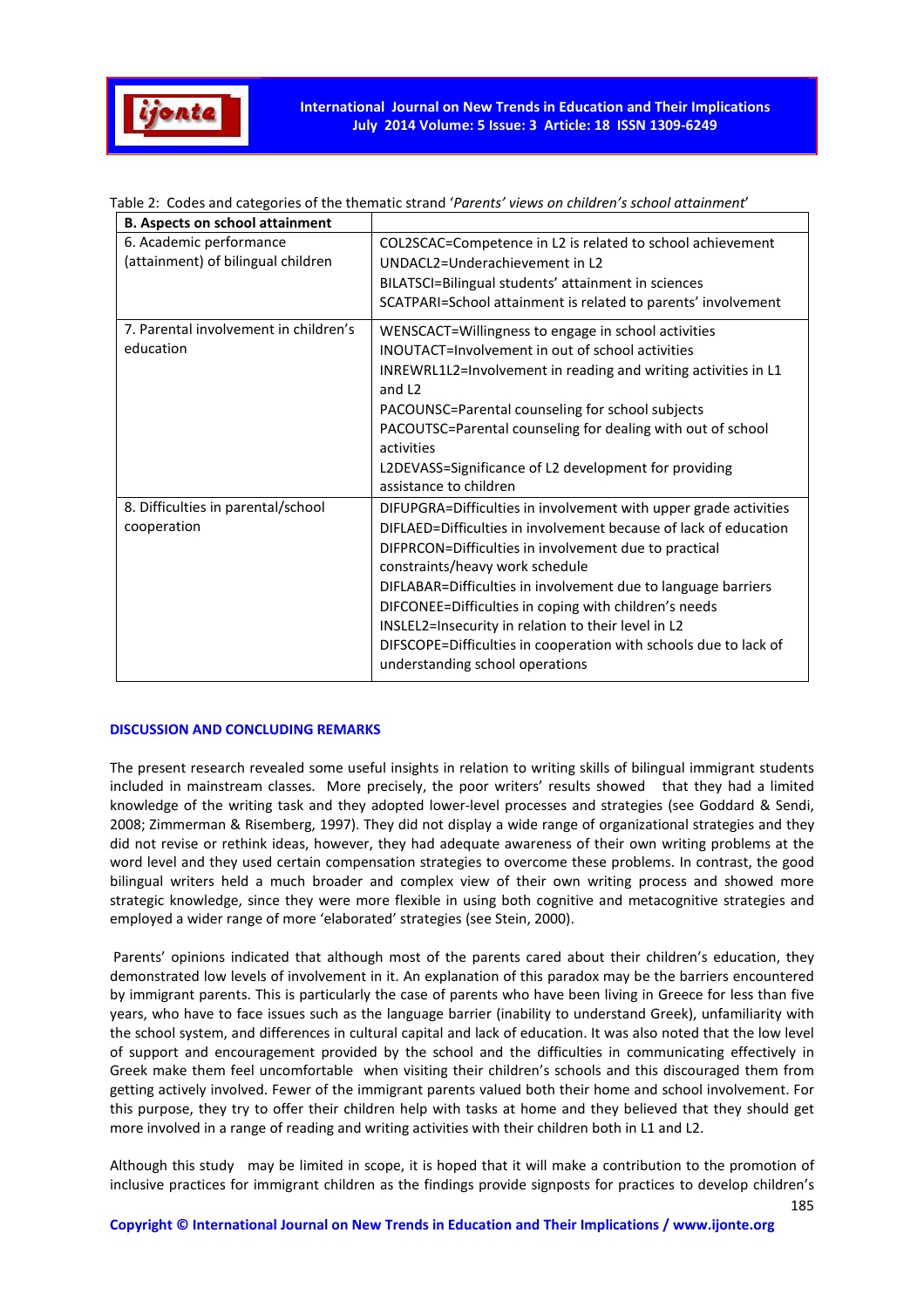

literacy skills and strengthen full inclusion into school life. Furthermore, although the study was done in one country, Greece, the data echo the school situation of immigrants in many countries.

It is widely accepted that children with limited proficiency in the language of schooling are certain to experience increased difficulty in coping both academically and socially. For this purpose, it is important to identify these difficulties in order to understand what intervention, support and remedial approaches are needed (Bialystok, 2008). It is suggested that inclusive practices should be implemented, which support immigrant children's literacy development, and their adjustment to a new school and social reality (Suarez-Orozco & Suarez-Orozco, 2001). School should a) expand opportunities for students to become strategic readers and writers; b) educate children with limited proficiency along with other peers by providing them with the opportunity to receive language support in the classroom; c) adopt practices that exploit students' potential rather than their difficulties; d) provide parents with opportunities to participate more actively in school activities and to get involved more actively in their children's language development. In this way, school can constitute a place, where 'citizenship education' should be encouraged and home-school communication and collaboration should be attempted in order for a supportive home learning environment to be established.

Inclusive education should be considered as a multidimensional and complex context with basic purpose to promote the bilingual students' linguistic and cognitive development, encourage their growth of metacognitive and social skills, develop interpersonal and intercultural relationships and abolish biases and stereotypes, so as to create citizens of literary and inclusive societies and educate students for 'global citizenship' (Tanner, 2007).

#### **BIODATA AND CONTACT ADDRESSES OF AUTHORS**



Dr. Eleni GRIVA is an Assistant Professor of Applied Linguistics in the Faculty of Education at the University of Western Macedonia – Greece. She is also the coordinator of the module "Testing and Assessment in Language Learning" (at the postgraduate level) in the Faculty of Humanities of the Hellenic Open University. Her research interests include: Methodology of teaching a second/foreign language, language learning strategies, bilingualism/multilingualism, Foundations of Bilingual/Multicultural Education, Methods and Materials in Bilingual/SL Education, assessment in language learning, CLIL, syllabus design. She is a member of various International Scientific Committees and Associate Editor of four International Academic Journals. She has published three books related to teaching a second/foreign language and 120 papers, which appear in various

international and national refereed journals, collected editions and conference proceedings. She has also participated in 130 International and National Conferences.

Dr. Eleni GRIVA University of Western Macedonia- GREECE E. Mail: egriva@uowm.gr & egriva.efl@gmail.com



Dr. Dora CHOSTELIDOU is a researcher in the field of applied linguistics and an English language teacher. She holds a Ph.D. in teaching English for Specific Purposes from the Aristotle University of Thessaloniki, Greece and a M.A. degree in TEFL. Her research interests include teaching English as a foreign/ second language, needs-based course design, syllabus design and curriculum renewal, CLIL, English for Specific/ Academic Purposes, teacher development, and multilingualism. She has participated in Greek and International Conferences and has published articles in Greek and International journals.

Dora CHOSTELIDOU PhD Aristotle University of Thessaloniki -GREECE E. Mail: Dora.efl@gmail.com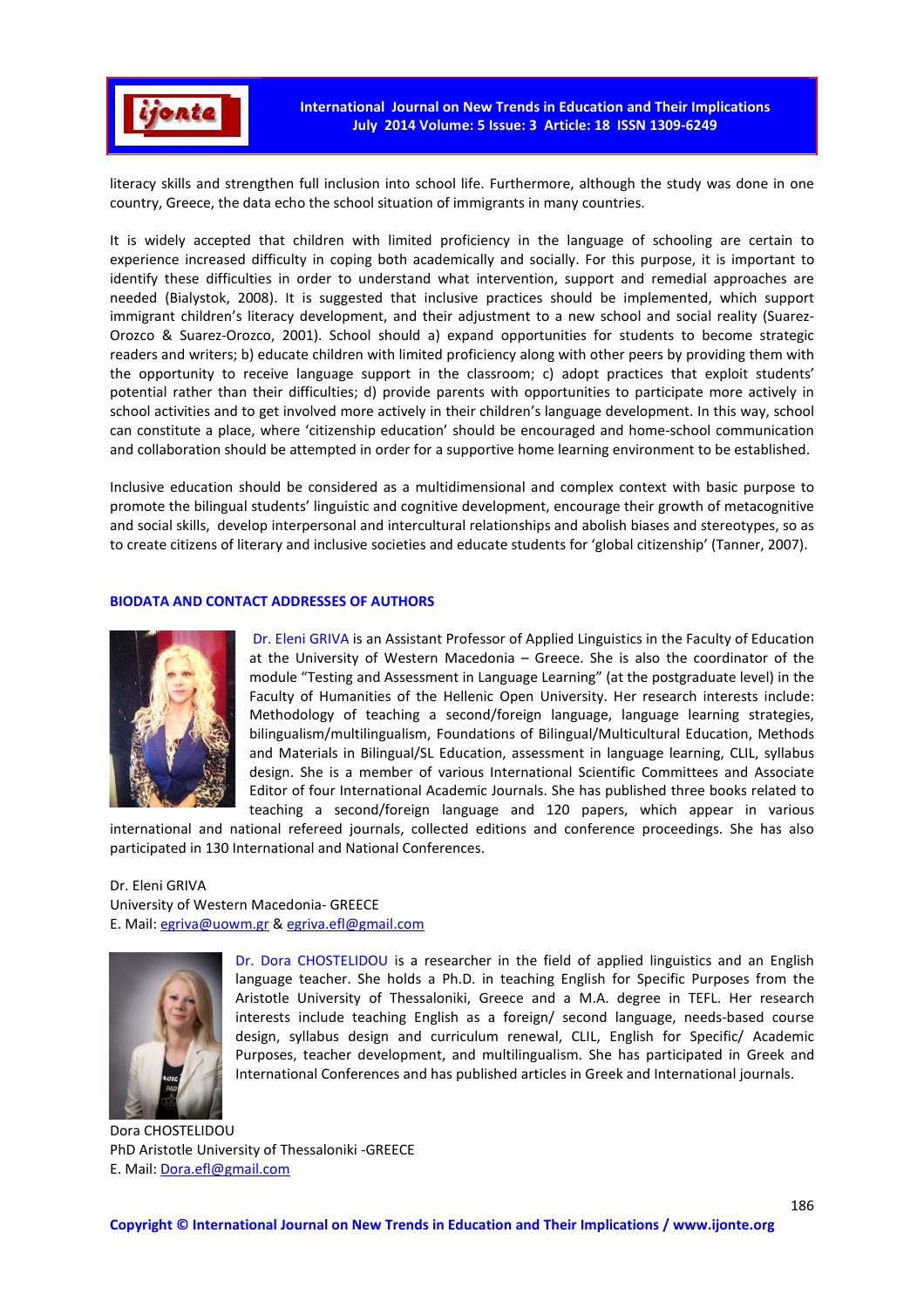

# **REFERENCES**

Baker, L. (2002). Metacognition in Comprehension Instruction. In Block, C. & Pressley, M. (2002), *Comprehension Instruction: Research-based best practices*. New York, NY: The Guilford Press.

Barnados (2009). *Written Out,Written Off: Failure to Invest in Education Deprives Children of their Potential.*  Dublin: Barnardos.

Bereiter, C. & Scardamalia, M. (1987). *The psychology of written composition*. Hillsdale, NJ: L. Erlbaum.

Bialystok, E. (2008). Second-Language Acquisition and Bilingualism at an Early Age and the Impact on Early Cognitive Development In: Tremblay R.E., Barr R.G., Peters R.DeV, (eds.). *Encyclopedia on Early Childhood Development* . Available at: http://www.child- encyclopedia.com/documents/BialystokANGxp\_rev.pdf.

Cenoz, J., & Valencia, F. (1994). Additive trilingualism: Evidence from the Basque Country. *Applied Psycholinguistics, 15*, 195 – 207.

Cummins, J. (2001). Instructional Conditions for Trilingual Development. *International Journal of Bilingual Education and Bilingualism, 4 (1)*, 61–75.

Desforges, C., & Abouchaar, A. (2003). *The impact of parental involvement, parental support and family education on pupil achievement and adjustment: a review of literature.* London:Department for Edcational Skills.

Eivers, E., Shiel, G., & Shortt, S. (2004). *Reading Literacy in Disadvantaged Primary Schools.* Dublin: Educational Research Centre.

Goddard, Y. L., & Sendi, C. (2008). Effects of self-monitoring on the narrative and expository writing of four Fourth-Grade Students with Learning Disabilities. *Reading & Writing Quarterly, 24(4)*, 408-433.

Griva, E., Tsakiridou, E & Nihoritou, I. (2009). Study of FL composing process and writing strategies employed by young learners*,* In M. Nikolov (Ed.), *Early Learning of Modern Foreign Languages*. Bristol: Multilingual Matters, 132-148.

Griva, E., Chostelidou, D. & Tsakiridou, E. (2011). Assessment of metalinguistic awareness and strategy use of young EFL learners. In L. Warfelt (Ed.), *Language Acquisition.* Nova Science publishers, inc.

Griva, E., Geladari, A. & Tsakiridou H. (2011). Primary school teachers' beliefs and misconceptions about bilingualism and bilingual education in Greek Educational context. Paper presented at the *8th International Symposium of Bilingualism,* Oslo, June 2011.

Kennedy, G., Dalgarno, B.; Bennett, S.; Gray, K.; Waycott, J.; Judd, T.; Bishop, A.; Maton, K.; Krause, K.L.; Chang, R. (2009). Educating the Net Generation: a handbook of findings for practice and policy, University of Melbourne, Melbourne, viewed 15 Oct 2011, http://www.netgen.unimelb.edu.au/ outcomes/handbook.html.

Lindholm-Leary, K. (2001). *Dual-language education*. Clevedon, England: Multilingual Matters.

Li, X. (1999). How can language minority parents help their children become bilingual in a familial context? *Bilingual Research Journal*, *23(2&3)*, 211-224.